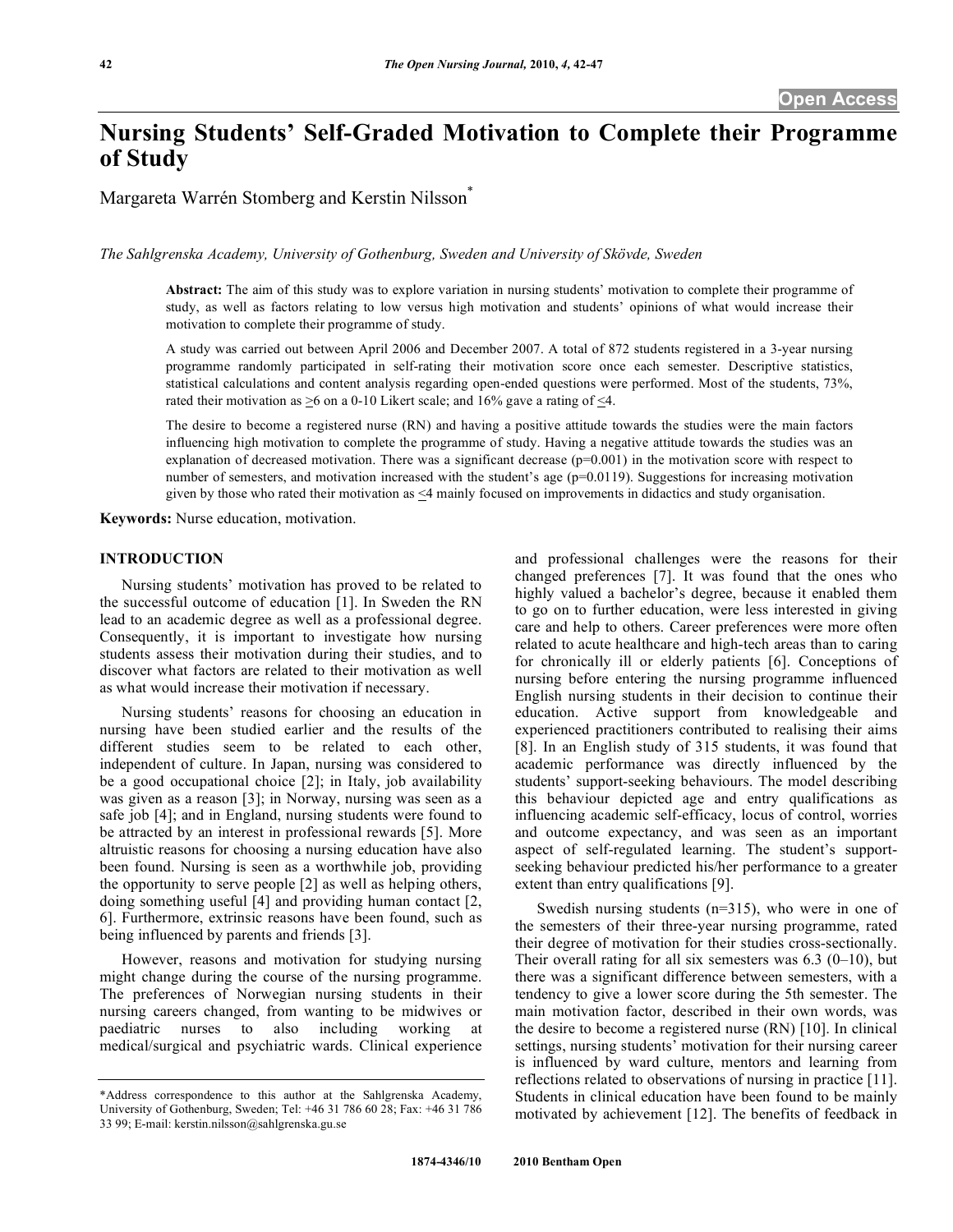clinical education increased student confidence, motivation and self-esteem, and also improved clinical practice [13].

 It is usual that nursing students in Sweden have experience of being enrolled nurses (EN). Between 5 and 20% (variation between nursing schools) of the students have this experience [14]. No studies have focused Swedish ENs' motivation towards their nursing studies. Consequently, it may therefore be useful to turn to a study from Australia, where an investigation was made of experienced ENs who was participating in a special programme to become RNs. The participants' transition experiences were overall found to be positive, as they acquired an academic education, became critical thinkers and were socialised into the RN role, but the transition-to-student status was stressful [15].

 Nursing students' motivation has mostly been studied in relation to the future RN profession. There are limited studies concerning nursing students' self-rated motivation during the course of their education.

 The aim of this study was to explore variation in nursing students' motivation to compete their programme of study during their education. Further aims were to explore issues relating to low versus high degree of motivation and their opinion of what would increase their motivation.

### **MATERIALS AND METHODS**

 This study was conducted from April 2006 to June 2007 at a medium-sized university in Sweden. We searched for the status of the students' motivation to complete their studies at a fixed point of time during semester 1-6 and then described it in relation to different semesters and to the students' age. Different cohorts were asked in different semesters. A questionnaire was used, graduated with answers on a type of Likert scale together with one open-ended question. First, the students were asked to self-grade their motivation score on a scale graded from 0 to 10, specifying the opposite extremes. The rating scale had labelled end points, where 0 indicated not motivated at all and 10 indicated highly motivated. An eleven-point scale was chosen to obtain a neutral midpoint, which is recommended for Likert scales [16]. Second, in an open-ended question, students were asked which factors influenced their motivation. On the third data collection occasion (spring 2007), a third question was added, namely: "What would increase your motivation if necessary".

#### **Data Collection**

 Information concerning the study and voluntary participation was obtained. Data collection was carried out during three different periods (April 2006, December 2006 and June 2007). Students studying at semester 1-6 participated at each occasion of data collection. Data was collected during a limited period at the end of each of the three semesters, and in similar circumstances. Data were collected by both researchers during randomly visited lectures that were part of the nursing programme at the university. The same researcher informed the participants, distributed and collected the data during the same lecture.

#### **Participants**

 A different cohort of students, who were registered in the university's 3-year nursing programme, running for six semesters, was asked to participate in the study once during each semester. Only students who were present at the random lecture were asked to participate and they were asked just once. A total of 872 (85% female and 15% male) students participated in the study and none of the invited students refused to participate. On average, 96 students registered each semester, of whom an average of 51% returned answered questions; there were no dropouts from the random present students. Since participation in lectures at Swedish universities is not compulsory, a participation rate of 51% is not uncommon.

## **Ethics**

 At the time of data collection, permission from an Ethics Committee was not required by law [17]. However, permission for this study was given by the head of department at the university, the quality assurance manager at the university, as well as the students' union [17]. In accordance with the Declaration of Helsinki, written informed consent was obtained from all participants [18]; i.e. the participants were first informed about the purpose and method of the study, and that their participation was voluntary and could be withdrawn at any time, and then gave their consent. Their answers were given anonymously.

### **Statistics and Analysis**

 All data were entered into a computerised database and processed using the Statistical Package for the Social Sciences (SPSS version 16.0). Descriptive statistics were performed, including frequency counts, percentages and means when appropriate. Statistical analyses were performed when appropriate. All tests were performed by Pitman's test, which is a non-parametric test not based on ranks but on the original values of the variables [19]. To avoid reiteration from participants, data from the  $2<sup>nd</sup>$  semester were used when Pitman's test was used for analysis.

 Logistic regression analysis with all data included was performed to outline all the figures. The smooth curves in the figures were calculated by making use of the splinefunction in logistic regression analysis.

#### **Validity and Reliability**

 A pilot study was initially performed to ensure the face validity of the questions. The participants could answer the questions anonymously. The participants thus had nothing to gain or lose by honestly answering the questions, which implied built-in reliability. A type of Likert scale was used. This type of scale is commonly used to investigate participants' grade of attitude. The validity and reliability of this instrument reflects the true score of the activity investigated [16].

 The open-ended question was categorised based on a qualitative manifest content analysis. The individual answers that emerge in the text (manifest) and share the same meaning was categories in order to describe and quantify specific attitudes into fewer content-related categories sharing the same meaning. The analysis ends with the answers to: "What occurs and how often does it happen?" [20]. Data can then be compared. The analysis phase was conducted separately by the two researchers and thereafter compared until a 95% level of agreement was achieved.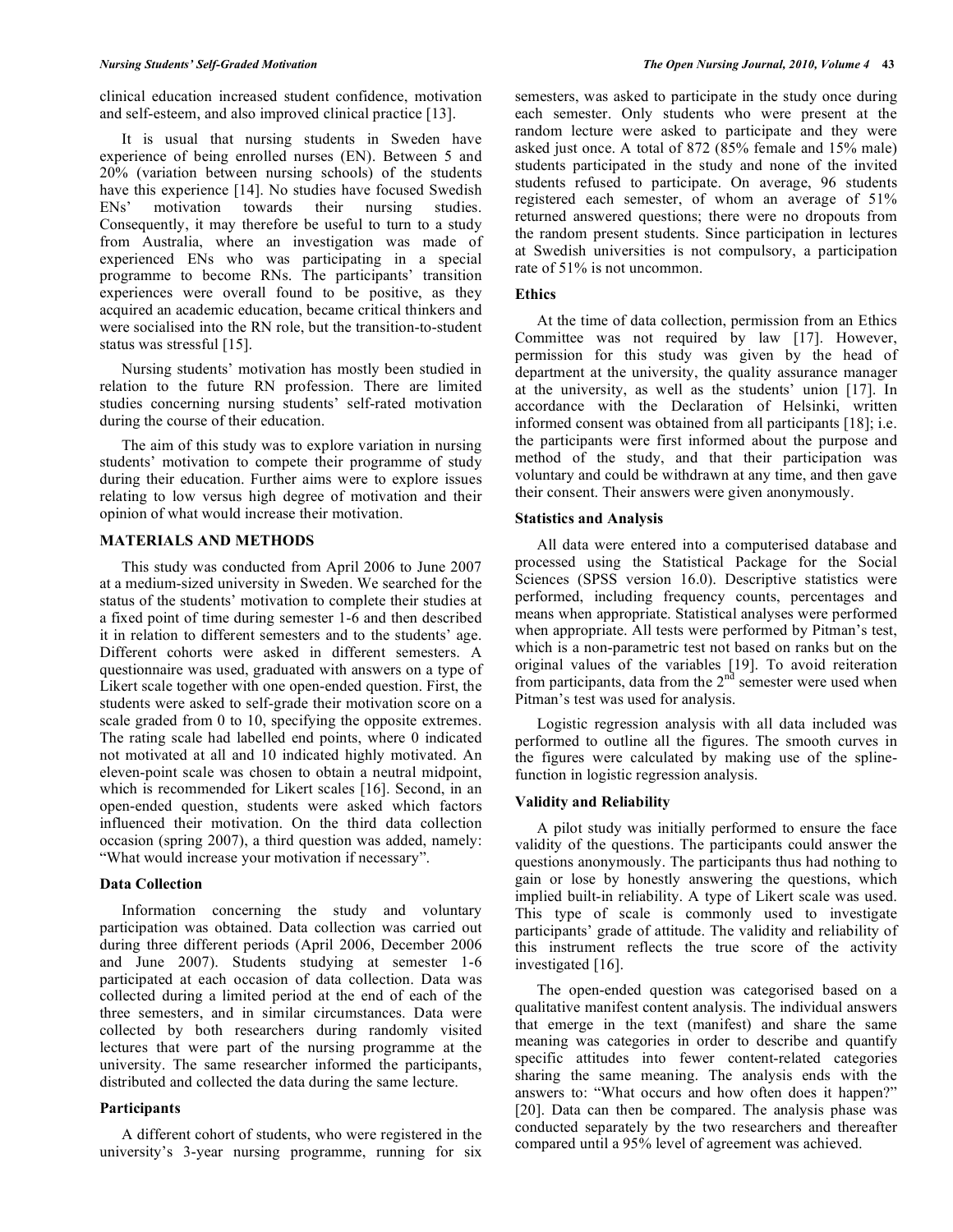#### **RESULTS**

| <b>Semester</b> | $\mathbf n$<br><b>Female/Male</b>      | Mean Age Year | <b>Standard Deviation</b> |
|-----------------|----------------------------------------|---------------|---------------------------|
| $\mathbf{1}$    | 166<br>137/29                          | 26,1          | 6,6                       |
| $\overline{2}$  | 207<br>178/28<br>$(1 \text{ missing})$ | 27            | 6,6                       |
| $\overline{3}$  | 156<br>145/11                          | 26,9          | 6,1                       |
| $\overline{4}$  | 120<br>93/26<br>$(1 \text{ missing})$  | 28,2          | 7,3                       |
| 5               | 132<br>105/26<br>$(1 \text{ missing})$ | 28,9          | 6,6                       |
| 6               | 91<br>83/7<br>$(1 \text{ missing})$    | 31,3          | 8,7                       |

 As seen in Table **1** most of the students´ are female, 85.4% respectively 14.6% male students.





 There was a significant decrease in motivation score to compete their programme of study with respect to the number of semesters (p<0.001). The mean score varied between 7.80 in the  $1<sup>st</sup>$  semester and 6.33 in the  $6<sup>th</sup>$  semester (Fig. **1**).

The mean score varied between 7.72 in the  $1<sup>st</sup>$  semester and 4.86 in the  $6<sup>th</sup>$  semester for males; and between 7.82 in the  $1<sup>st</sup>$  semester and 6.42 in the  $6<sup>th</sup>$  semester for females. There was no significant difference between men and women with respect to motivation (p=0.5160) (Fig. **2**).

 There was a significant increase in motivation to complete the studies with age (p=0.0119) (Fig. **3**).



**Fig. (2).** Degree of motivation in  $1<sup>st</sup>$  to  $6<sup>th</sup>$  semester (mean) by male and female students (n=872, Male 127, Female 741, Missing 4).

 Of 872 students, 637 students (73%) rated their motivation score to complete the studies as  $\geq 6$ . The main factor (44.7%) having a positive influence on students' motivation was the desire to become a registered nurse. When a motivation score of  $\geq 6$  was given, 21.3% of the students also had a positive attitude towards their studies and 15.6% found the organisation of the programme stimulating.



**Fig. (3).** Relation between motivation score and age.

**Table 2. Negative Explanations for A Low Motivation Score (<4)** 

| <b>Negative Explanations for Low Motivation</b>            |    |  |
|------------------------------------------------------------|----|--|
| Teachers who are not engaged                               |    |  |
| Not achieving good study results                           |    |  |
| Having a negative attitude to the studies                  | 22 |  |
| Organisation of the programme not perceived as stimulating |    |  |
| Degree of difficulty/ Studies experienced as too demanding |    |  |
| Having a bad life situation                                | 15 |  |
| Frequencies of negative explanations related to score <4   |    |  |

 Out of 872 students, 141 (16%) rated their motivation **score** to complete the studies **as**  $\leq 4$ . Negative attitudes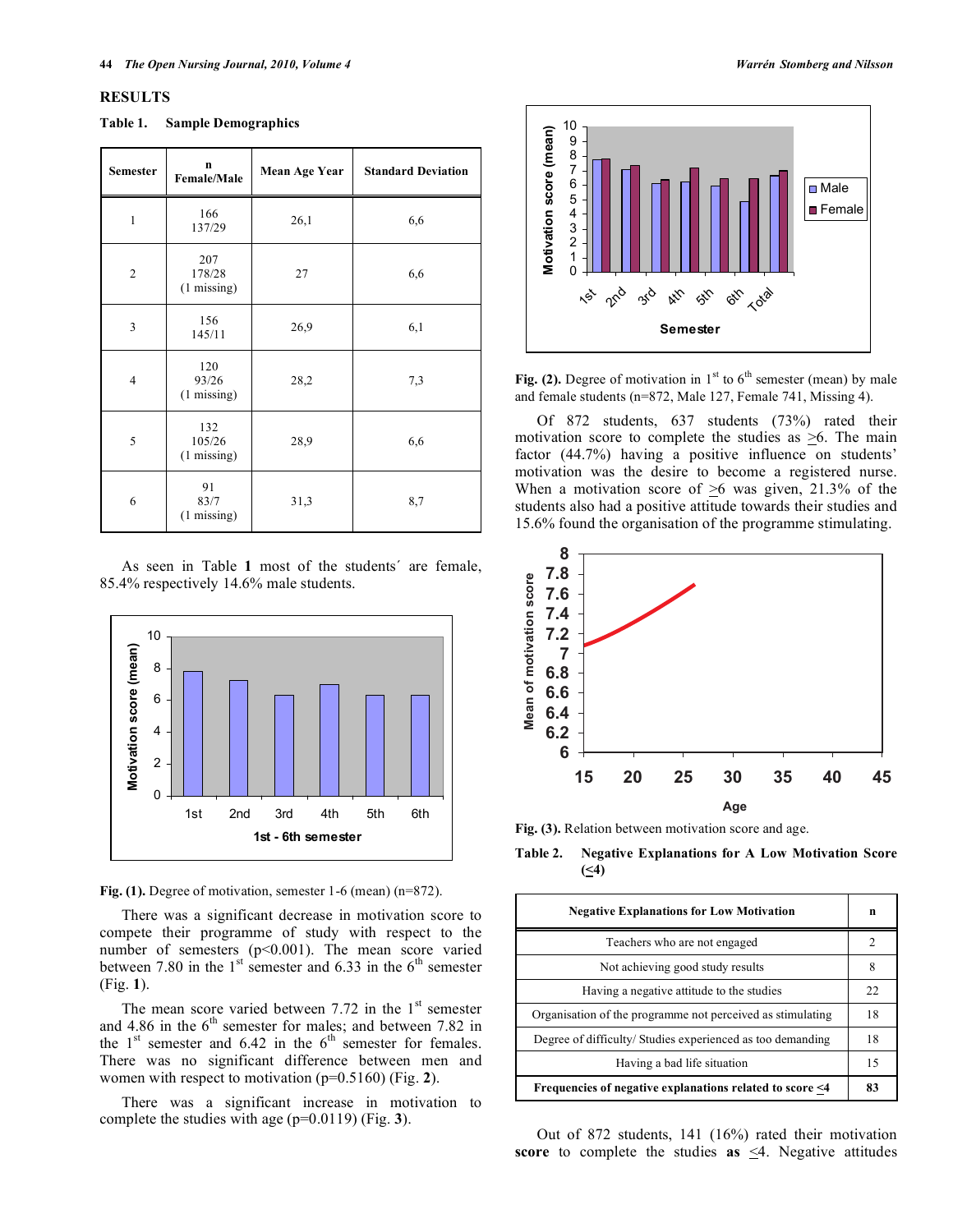towards their studies (27%), as well as perceived limitations in the curriculum (22%) and the degree of difficulty/demands made by the studies (22%), were the main negative explanations for low motivation scores (Table **2**).



**Fig. (4).** Probability of knowing the reason for the degree of motivation.

 There was no significant correlation between motivation scores and knowing the primary cause of what affected the motivation (p=0.9108). However, if students' motivation to complete their studies was neither extremely low nor extremely high, there was an increased probability that they knew what influenced their motivation (Fig. **4**).

**Table 3. Suggestions for Improving Motivation (Students**  Scored  $\leq 4$ )

| <b>Suggestions for Improving Motivation</b>                                | Number |
|----------------------------------------------------------------------------|--------|
| Achievement of study results                                               |        |
| More clinical practice                                                     |        |
| Better social benefits for students                                        |        |
| Improvements in didactics and study organisation                           |        |
| Frequencies of suggestions for improving<br>motivation related to score <4 | 23     |

 On the last data collection occasion, the students were asked to note what might increase their motivation to complete their programme of study. Twenty-four out of 331 students who scored <4 answered that there was nothing that could increase their motivation, and 23 answered that their motivation could increase. The different aspects of what could make them more motivated are shown in Table **3**. The main suggestions from the students for increasing motivation to complete their programme of study concerned improvements in didactics and study organisation.

Of the 221 students, who scored  $\geq 6$ , 123 students answered that motivation could be increased, and 96 students answered that motivation could not be increased; internal missing 4 students.



**Fig. (5).** Probability of not knowing what to add to increase the degree of motivation.

 There was a significant correlation between motivation scores and not knowing what would increase the students' motivation to complete their studies  $(p=0.0399)$ , indicating an increased probability of not knowing what could increase motivation when students reported a lower degree of motivation (Fig. **5**).

#### **DISCUSSION**

 The nursing students' motivation scores to complete their programme of study decreased significantly with the number of semesters. Even if the scored motivation was on the upper half of the scale (mean  $6.33$ ) in the  $6<sup>th</sup>$  semester, the question is why there was a decrease in motivation. The occupation of RN has been seen as a good occupational choice [2], with good job availability [3], and Rongstads (2002) found that students were motivated by the opinion that nursing was a safe job. One explanation for the students' decreased motivation could be that in Sweden, during the years when the data were collected, the role of RN could no longer be seen as a job associated with high availability, a good salary or job security, since being employed as an RN directly after completing one's nursing education could not be taken for granted. Several students had to wait for a post with conditional tenure, and in the mean time had to find temporary employment. These facts could cause future insecurity and therefore convey less hope for the future, thereby reducing motivation. This is supported by studies which found that insecure work situations are stressful and influence mental health [21, 22]. Furthermore, a feeling of salary lag and salary gap could contribute to nurses' distrust of their employers in times of downsizing [23]. Another explanation could be that the transition from being a student to being an RN might be frightening. This explanation is supported by an English study where it was found that being an RN was a fraught time [24]. The necessity to facilitate the transition from student to RN has been found earlier [25], as a university education can never prepare the individual for a specific workplace [26]. If this transition were facilitated, nursing students' motivation would also presumably increase.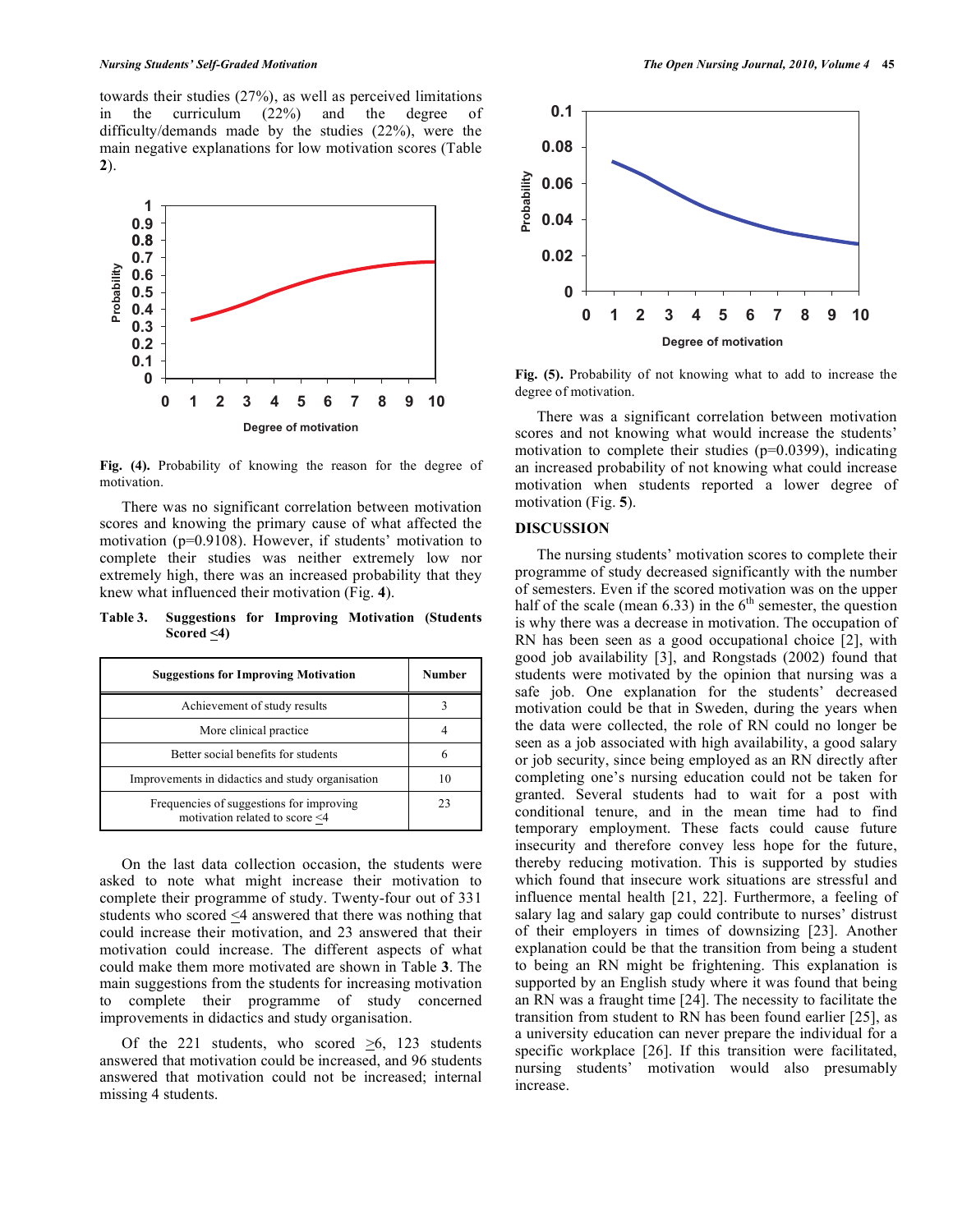There was no significant difference between men and women with respect to motivation to complete their programme of study in this study, even if male nursing students rate their motivation lower over the years. The reason for male students' lower degree of motivation could be related to results from an Australian study of factors influencing academic and clinical practice performance of male nursing students [27]. Stott found that male nursing students could feel isolated and excluded from academic and clinical perspectives; instead, they were more engaged in the technical aspects of nursing. If the nursing curricula fail to meet male nursing students' needs during their education there could be a risk of lower motivation. Males' interest in technical aspects of nursing could be explained by theories of men's and women's socialisation to different gender patterns, i.e. technical and economic *vs* care and responsibility [28]. These patterns of socialisation need to be raised to the level of consciousness in nursing education, otherwise there is a risk that the students' careers will follow these gender patterns [29].

 Students' degree of motivation increased significantly with age. Experience from other study programmes and/or work experience might influence students' motivation as they grow older. Over 40% of the student body has this experience in Sweden [30] and  $10 - 20\%$  of Swedish nursing students have experience as ENs [14]. Probably their experience made them secure in their choice of education and also provided an understanding of the content in (helped them understand the content of?) courses related to practice. Age has been found to influence students' understanding of subjects in relation to public health [31]. Likewise, Ofori & Charlton (2002) found a relation between age and supportseeking and its outcome in the form of study performance. The question of age could also be discussed in relation to high degree of motivation. An obvious positive motivation factor in this study was qualifying as an RN. This is in accordance with Robbins, who found that motivation for nursing studies requires high levels of effort to achieve educational goals [32]. Among the 637 students (out of 872) who rated their motivation  $\geq 6$ , the main motivation factor was the desire to become a registered nurse. However, not only older students but also younger ones rated their motivation as high. Nearly half the students mention a desire to become an RN; this is a factor that has previously been found to motivate nursing students. Reasons given for this have been professional reward [5], the opportunity to serve people [2], as well as helping others and doing something useful [4] and providing human contact [2, 6]. If nursing students are to retain their desire to be RNs it is important for the educator to create a curriculum that promotes student motivation and relates the education programme to their forthcoming profession. The relation between the theoretical and practical acquisition of knowledge could be questioned. Enhanced confidence in the clinical area helps to bridge the theory–practice gap [33]. Do Swedish nursing students get enough practice-based education? Some students in this study answered that they did not.

 As nursing studies today are not teacher-controlled in all areas of learning, the studies require active, independent and self-directed learning. This may be experienced as demanding and thus may influence students' degree of motivation. Support from supervisors on goal orientation, conditioned by individual need, would help students to maintain their motivation. To achieve good study results, the supervisor may communicate to the students that their current competence and skill will continue to develop [34]. The main suggestion from the students for increasing motivation dealt with improvements in didactics and study organisation. Consequently, it is important to improve nursing education curricula in compliance with students' opinions of what constitutes good didactics. Being able to influence the study programme seems to be important [35]. Nurse educators thus need to have an open mind to new forms of didactics as well as flexible learning.

 Accordingly, students look to the future. Young people frequently look ahead and have a positive and optimistic view of the future. A newly published study based on 7,500 questionnaires sent to people aged 16-74 years found that 80% of young people (16-29 years) view their future optimistically [35]. A positive belief in the future probably also influences attitudes towards studies. This may explain that one fifth of the students with ratings of >6 had a positive attitude towards their studies.

 Another factor in this study, which had a negative influence on motivation, was when students' life situations were not congruent with the study process. The ability of students to control their own lives (internal locus of control) is an issue that is important for motivation [36]. Another issue could be that they have financial difficulties. 70-80% of Swedish students receive grants and loans from the government [37], and students need to work during their education to cover their cost of living. In Sweden, the largest financial burden for students consists of housing costs, which account for 45% of their total costs [30].

 A limitation of this study is that, as we were not able to survey the same students at each point when data collection took place, their views were not necessarily representative of the whole cohort. Those who were present might have had either particularly high or low motivation to complete their programmes of study, and it is possible that at one data collection point there was a group of very highly motivated students, whilst at another the students present were particularly poorly motivated. This makes comparisons between the groups tenuous and threatens the internal validity of the study. Another limitation could be that the study had too few questions to capture several dimensions of motivation.

# **CONCLUSIONS**

 Motivation scores to complete their study programme decreased significantly with the number of semesters during the nursing students' 3-year education. The degree of motivation increased significantly with age. The desire to become a nurse had a positive influence on studies, while improvements in didactics and study organisation could help to increase motivation when it was given a low rating. This result indicates the importance of creating curricula that promote student motivation, and of meeting the students individually during the study programme to discuss their study situation and possible misgivings about their future profession, which might influence their motivation.